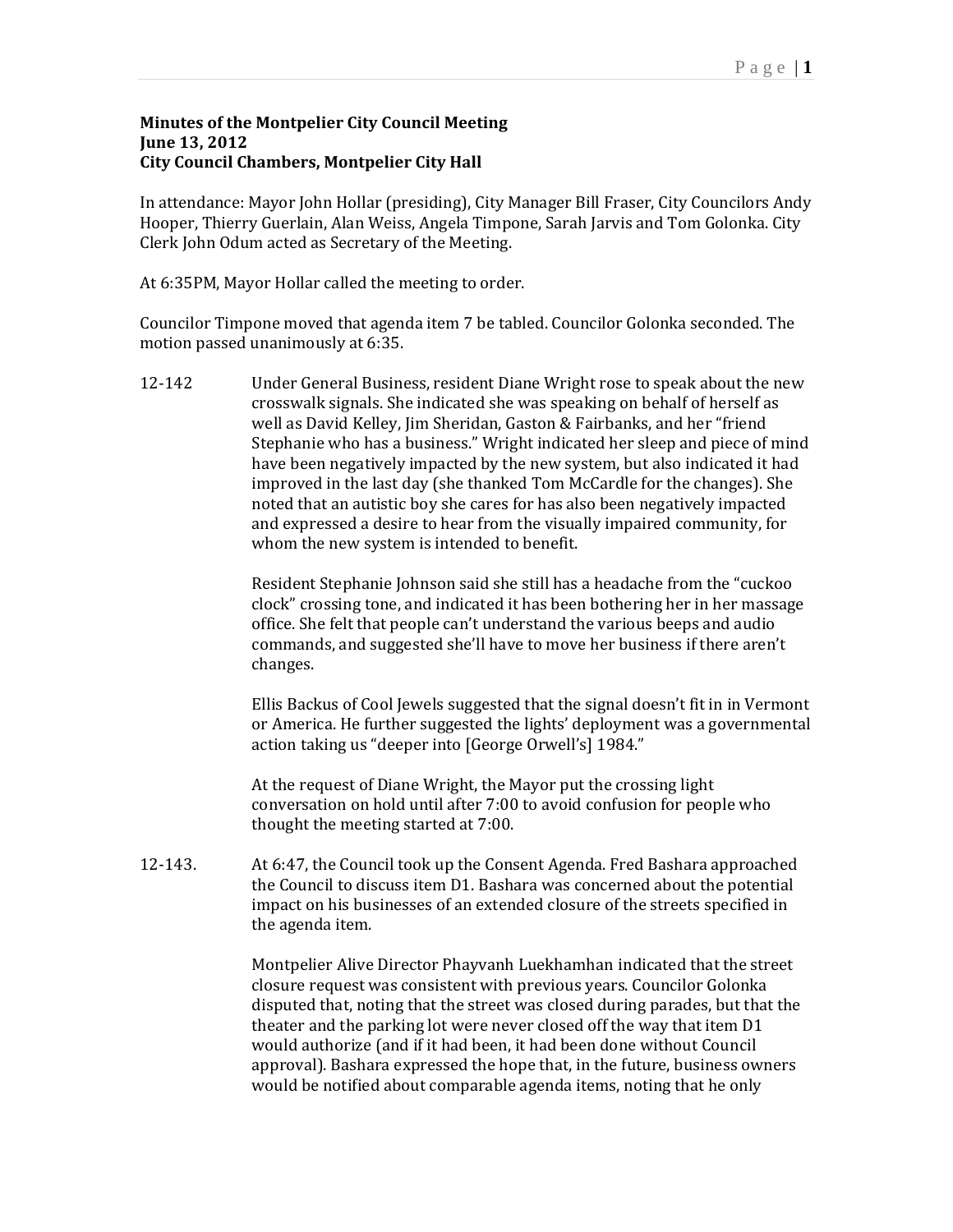discovered it when Councilor Golonka brought it to his attention. It was suggested there may have been some confusion surrounding the request.

The City Clerk added a new liquor and tobacco license request from Meadow Mart onto the Consent Agenda.

Councilor Golonka moved for approval of the Consent Agenda minus item D1. Councilor Jarvis seconded. Motion passed unanimously (6:57 PM).

- 12-144. At 6:58, Councilor Jarvis moved that Alex Hoffmeier and Shawn White be appointed to the Conservation Commission. Councilor Golonka seconded. The motion passed unanimously.
- 12-145. A discussion on Item 5 began, noting that the yet-to-be-formally appointed Budget Study Committee had just met in an informal capacity, and were joined by the City Manager who went over meeting requirements. Carl Johnson came before the Council as a Committee representative to speak. He looked to the Council to formalize the group membership and charge. The Mayor (and other Council members) agreed with the need for clarity, noting - along with Councilor Golonka - that media coverage of the committee's development had not been accurate.

Councilor Timpone suggested a Council member be appointed to the committee along with the list of names proposed. She also broached the topic of staff participation, with City Manager Fraser advised against.

Councilor Weiss began a discussion as to whether or not it was appropriate for the committee to compare and contrast the city's budget with comparable municipalities, asserting his belief that no two communities are truly comparable. Councilor's Guerlain, Jarvis and Golonka disagreed with the assertion.

There was some discussion over whether the committee should be tasked with collecting data only, or also making budgetary recommendations to the Council. Mr. Johnson urged the Council to include recommendations into the charge, noting that there would likely be recommendations regardless. A discussion followed on the particular of the timing and format of the committee product.

The Mayor noted that the self-selected group that was to make up the formal committee after Council action (including John Bloch, who had also indicated his desire to be a member) was a talented group of people from different backgrounds. 

Councilor Weiss advised strongly against a Council Member being a member of the committee, and there was consensus that a Council liaison would be appropriate. 

The Mayor proposed the following charge for the committee: The committee will be charged with comparing the costs and effectiveness of Montpelier's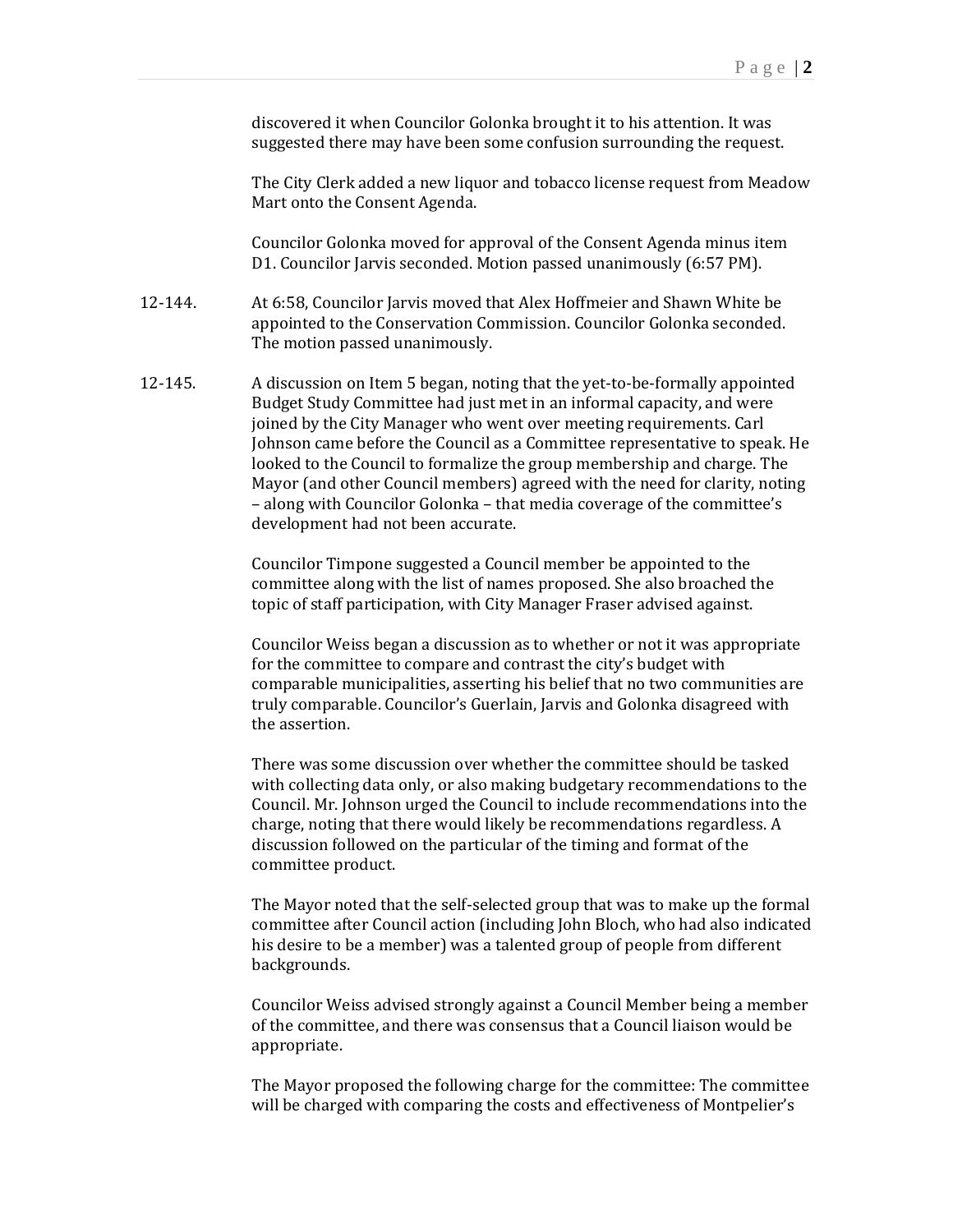municipal services with those provided by comparable communities. The committee is authorized to make any recommendations it believes are appropriate, related to its charge. The committee is requested to supply a report to the City Council by September 17th, 2012."

At 7:23PM, Council Weiss moved "that we approve the charge of the committee as presented by the Mayor; that we appoint these members including John Block, and appoint Tom Golonka as Council Liaison." Councilor Hooper seconded. The motion was approved unanimously.

12-142 The Mayor directed the meeting back to "General Business" to complete the discussion of the new crossing light/sound. With no further public input, the Council moved into its own discussion of the issue. The City Manager noted that a full discussion would need to include representatives from the Department of Public Works, as well as the visually impaired community. He noted the federal accessibility guidelines that direct decisions in the matter, and noted that updated restrictions go into place according to the regular replacement schedule of the equipment, accounting for different towns implementing such audio-driven crosswalk systems at different rates and times. He noted that different tones had been tried, and that city staff had been caught off guard at how "over the top loud" the initial deployment was. He offered an apology for the inconvenience.

> Fraser also noted that since the latest adjustment in volume, there had been no complaints.

> Councilors Golonka and Timpone expressed a desire to talk about it further. Golonka noted he had received more complaints than he had over the Scott Construction overpayment of a few years back. Timpone repeated the need to involve advocates for the visually impaired. Mayor Hollar expressed a desire for more clarity on the legal requirements, while Councilor Jarvis responded that decisions on the final status of the system should be based on results, rather than legal requirements.

When the discussion moved towards the details of how and what could be further adjusted immediately, Councilor Weiss noted the Council was veering into what he saw as staff responsibilities, rather than policy. He then moved that the item be tabled, with an additional recommendation the City Manager come back with a report on the matter at the next meeting. Councilor Hooper seconded and the motion carried unanimously (7:34 PM).

12-143d. The Council returned to consent agenda item d, as Director Luekhamhan returned with Sgt. Wade Cochran of the Montpelier Police Department. Cochran explained that, in the past Taylor Street Bridge was closed for Independence Day celebrations, and that had worked well for pedestrian traffic. He indicated that they had allowed some access into the parking lot and onto Taylor Street, and that too had worked well.

> Councilor Golonka repeated his concern that this action had been previously taken without Council approval. Cochran noted that Taylor Street had only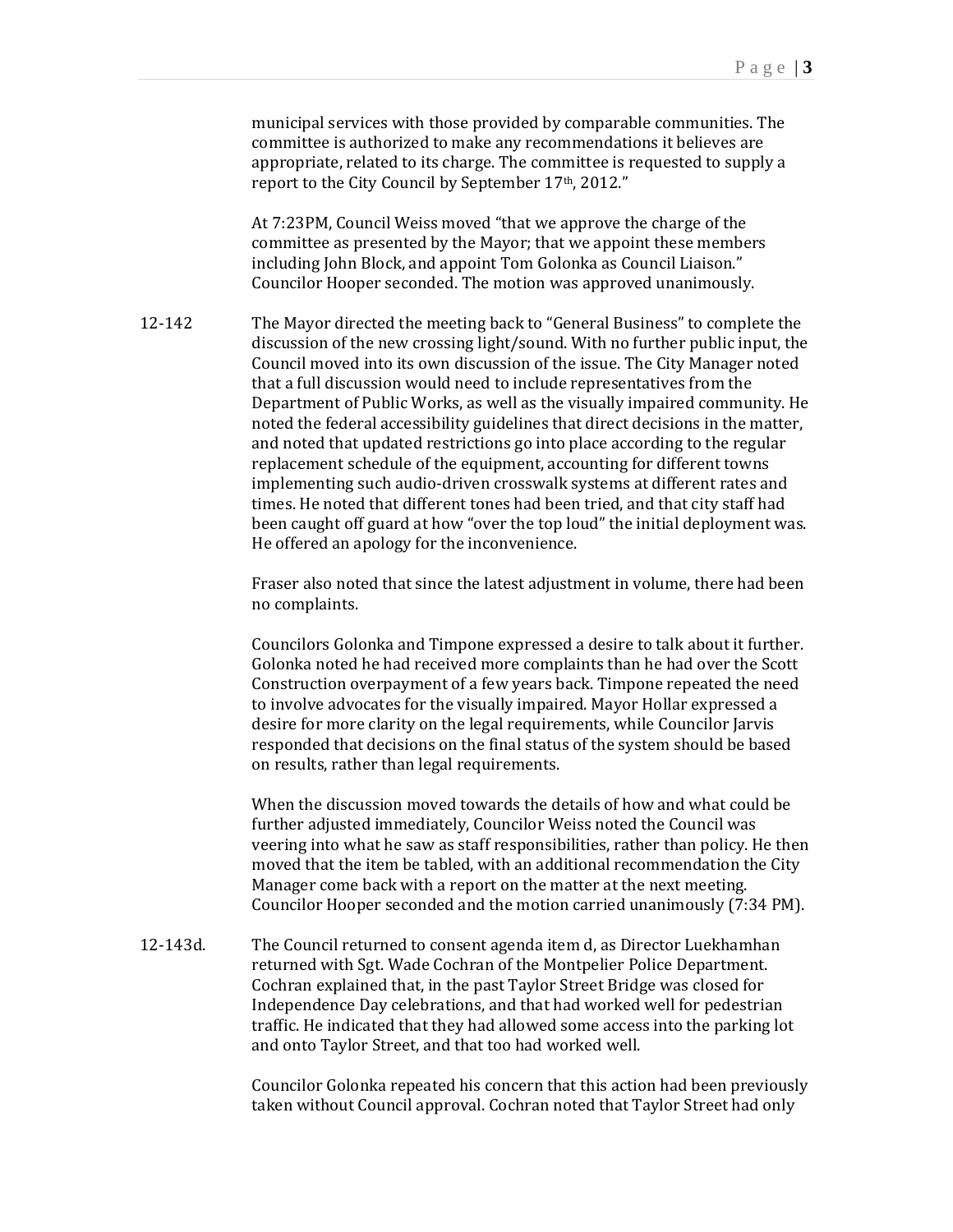been closed for a short period of time, but that the PD would work with whatever the Council decided.

12-146. At 7:44, the Council began a discussion on whether to instruct staff to develop a permitting regime for downtown restaurants who wish to have outdoor seating on public sidewalks. City Manager Fraser likened it to the vendor licenses the City currently makes available (and Councilor Weiss advised that the policies be comparable).

> Councilor Jarvis suggested staff look to Kent Ohio's policy for guidance, and to consider liability issues. Mayor Hollar suggested staff look at policies surrounding Burlington's Church Street Marketplace.

The Council agreed informally that staff should pursue an outdoor seating policy. 

12-151. The Council took up item 11 – the draft statement regarding Berlin Pond.

At Councilor Weiss's question, Planning Director Gwendolyn Hallsmith explained what a Conservation District was. After clarification, Councilor Jarvis moved for approval of the draft statement. Councilor Weiss seconded. The motion passed unanimously at 7:57.

Nat Smead rose to ask if the last portion of the approved statement constituted some sort of surrender. The Mayor said the City had come to understand that the State would not give them the support they had been looking for. He also indicated that a date had not been settled on for a formal meeting with the Berlin Selectboard.

Fraser indicated that, while he couldn't speak to the particulars of testing, he would be informed if water quality issue comes up in the City's water system (he had not been notified of any).

Councilor Golonka noted that the issue is ongoing, and the Council can revisit its statement in the future.

12-148. At 8:02, the Council took up the issue of outside agency funding. The Mayor expressed concern about the current ballot-driven process, saying that voters are not able to inform themselves about ballot funding requests, and that there is no capacity to monitor or audit the use of public money in this context. 

> As an alternative to organizations seeking funding on the ballot, Mayor Hollar proposed create a  $$100,000$  fund and form a committee that would be charged with deciding how to allocate that fund based on what's been approved in the past. Personal contributions to the fund (which would not encompass library requests) could be encouraged. There was some discussion of strategies to insure fund recipients didn't then ask for further money on the ballot as well (a Council statement to that effect, funding from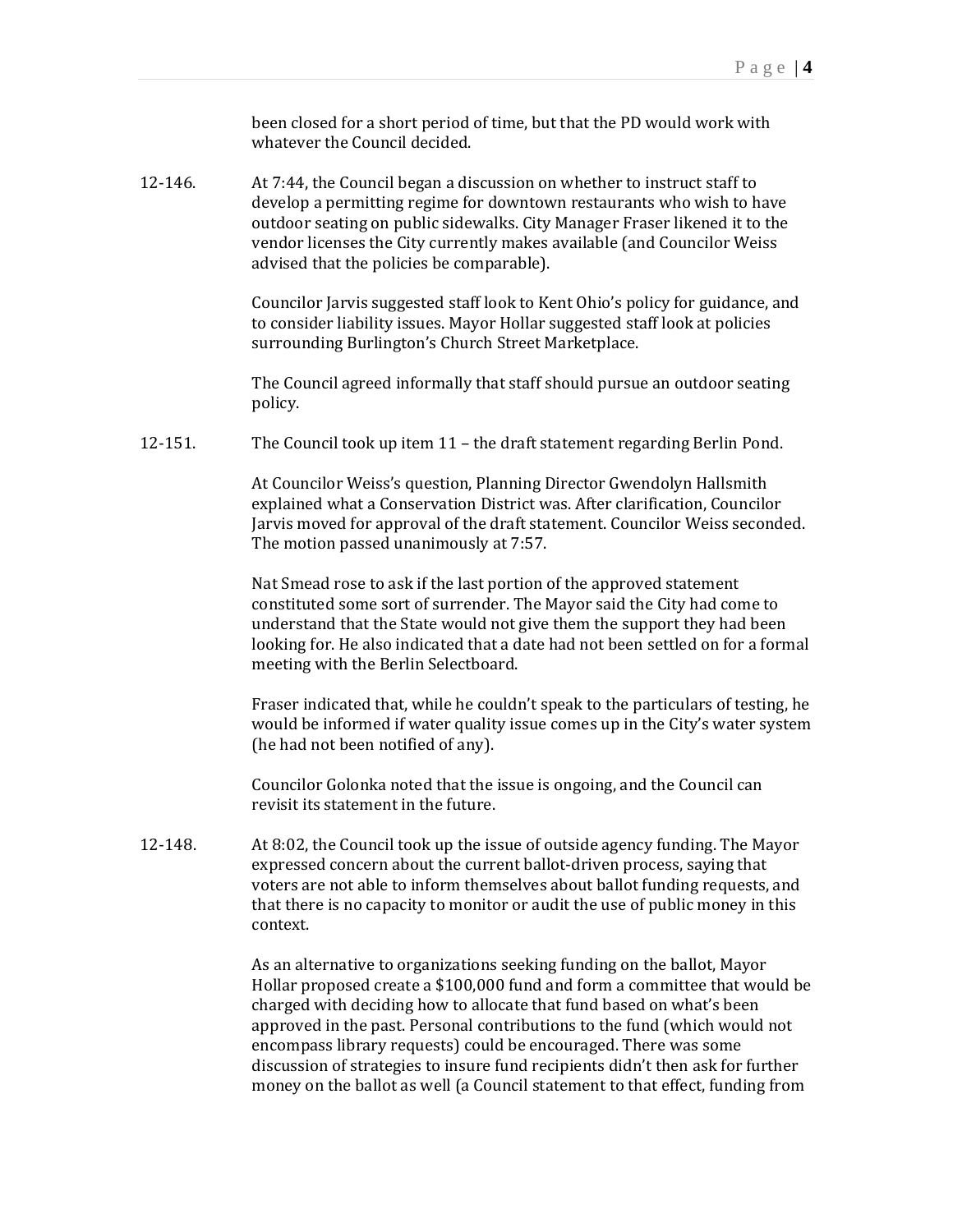the pool could include a stipulation against requesting money from the ballot, deadlines could be structured to make that difficult, etc).

Councilor Hooper suggested the Council wait a year to gauge what the impact of the recently passed charter change raising the threshold for access to the ballot from 5% of voters to 10%. Councilor Weiss noted that the Council did adopt a statement of policy on the matter recently.

Councilor Golonka expressed support for the Mayor's proposal. Councilor Guerlain had questions about how money would be awarded. Councilor Jarvis believed it was worth trying, while Mayor Hollar speculated that this could be a boon to organizations because the ballot process was burdensome. Councilor Weiss suggested forming a three member committee to review and make recommendations, and do so no later that the second meeting in August.

There were concerns about auditing grant recipients. Councilors Jarvis and Weiss suggested that expecting a presentation from recipients could be satisfactory. 

The Mayor noted that Plainfield and Marshfield have similar processes in place. 

The City Manager advised the Council move cautiously, so as not to adversely impact agencies.

Councilor Weiss moved that the Mayor "appoint a three person council committee to review and make recommendation on the proposal before us and to do so no later than the second meeting in August." Councilor Guerlain seconded. 

Councilor Golonka noted there was a similar process for Rotary grants. Councilor Jarvis questioned whether the organizations were similar enough to be comparable, and Councilor Golonka believed them to be.

At 8:24, the motion was voted on and approved unanimously. Mayor Hollar, Councilor Hooper and Councilor Weiss agreed to serve on the committee.

12-149. Item 9, the discussion of policy concerning equity of services, fees, and costs for city services serving non-residents, was initiated. A wide-ranging discussion followed, with Councilor Timpone noting that the entities in question (the Senior Center, Library, etc) are all different, Councilor Golonka expressing concern that any changes they make may not have teeth, City Manager Fraser noting the challenging nature of measuring the differential between the costs borne by residents vs. non-residents, and Councilor Guerlain's speaking out against the City being the "trough of last resort."

> After Councilor Weiss added that such a policy was desirable, Mayor Hollar indicated he would work on crafting something more specific, noting that he believed the city had been "cavalier" on the matter. When Councilor Jarvis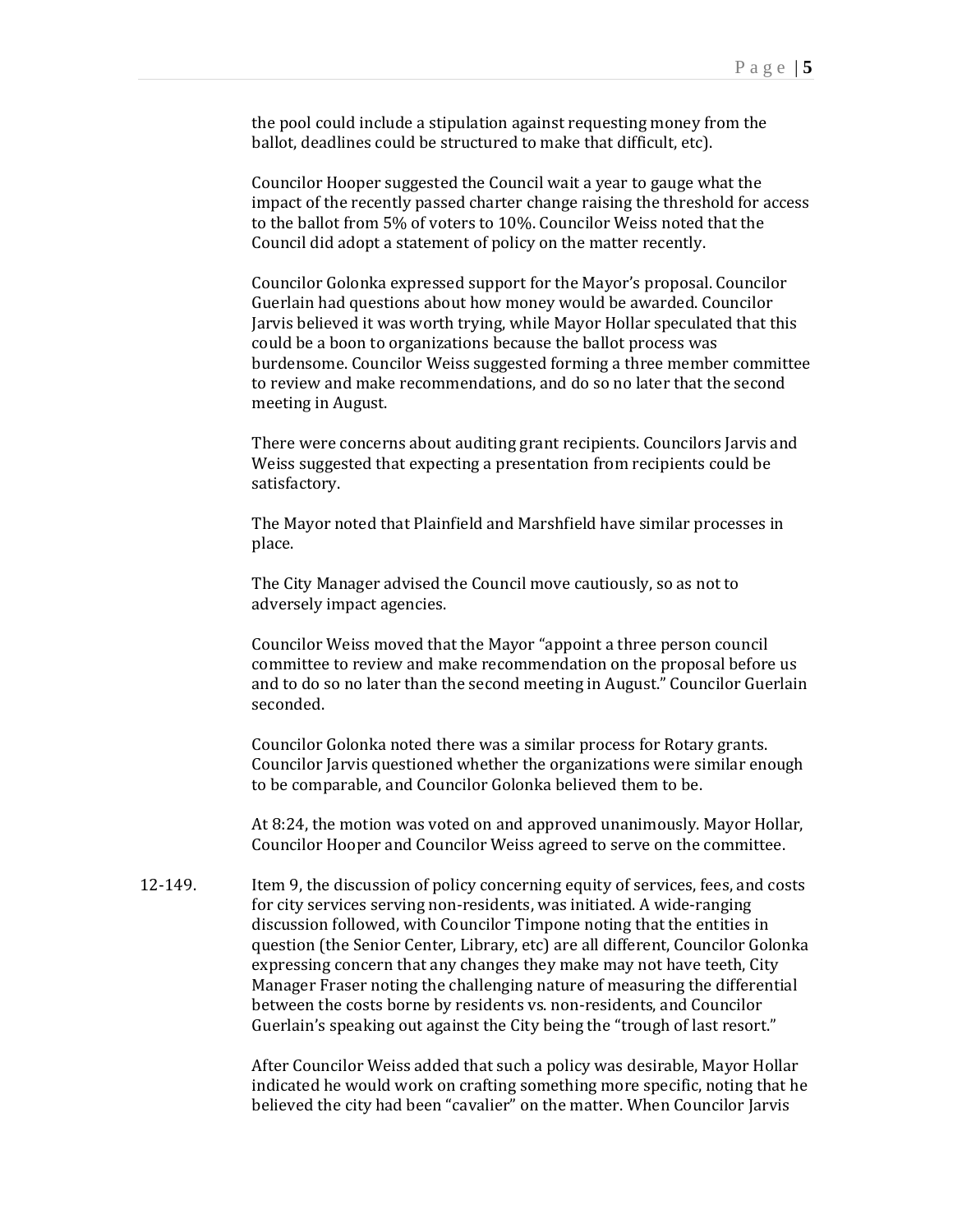took issue with the "cavalier" characterization, the Mayor referred to his frustration over the fact that only .7% of the Senior Center budget comes from other towns.

Assistant City Manager Bev Hill reviewed the history of the Senior Center, and the ongoing attempts to secure funding from the surrounding towns it serves. She contrasted these efforts against the Recreation Department which doesn't do comparable work to secure funds.

Hollar indicated he would work with the City Manager on a formal proposal.

12-143d. At 8:45 PM, the Council returned to the Taylor Street closure (Consent Agenda Item d). Councilor Jarvis asked what the impact would be if it were only closed during and after fireworks to manage traffic. Councilor Golonka believed that would not likely be an issue.

> Council Weiss asked about the protocols regarding business owners and street closings. City Manager Fraser indicated that businesses are given notice, according to protocol. Councilor Golonka observed that Bashara had not received notice, and Councilor Jarvis noted that the procedure around municipal events has been different.

> Councilor Jarvis expressed the view that serving notice of the proposal now for discussion at a further meeting would be inefficient, since there is one effected business owner who had spoken at the beginning of the meeting already. Councilor Golonka insisted that the notice was inadequate to allow for considered commentary before the Council (Golonka disclosed that Bashara is his father-in-law).

Councilor Guerlain moved that the item be discussed at the next meeting, and that affected persons be given notice. Councilor Golonka seconded.

Councilor Jarvis voiced the opinion that an inordinate amount of time had already been spent on the matter, which would be more appropriately handled by staff. Mayor Hollar replied that he was responding to the desire of the Council to engage in the discussion.

It was agreed that approaching Mr. Bashara prior to the next meeting to work out the details in advance would be desirable.

At 8:50 PM, the motion passed unanimously.

12-152. Councilor Weiss recapped the recent Energy Advisory Committee meeting, which covered topics such as district heat, micro-grid, PACE, carshare energy, and created new subcommittees on energy generation, transportation, smart grid, and capital area neighborhoods.

> Councilor Jarvis commented positively on the new sidewalks, as well as noting the new Thai take out restaurant.